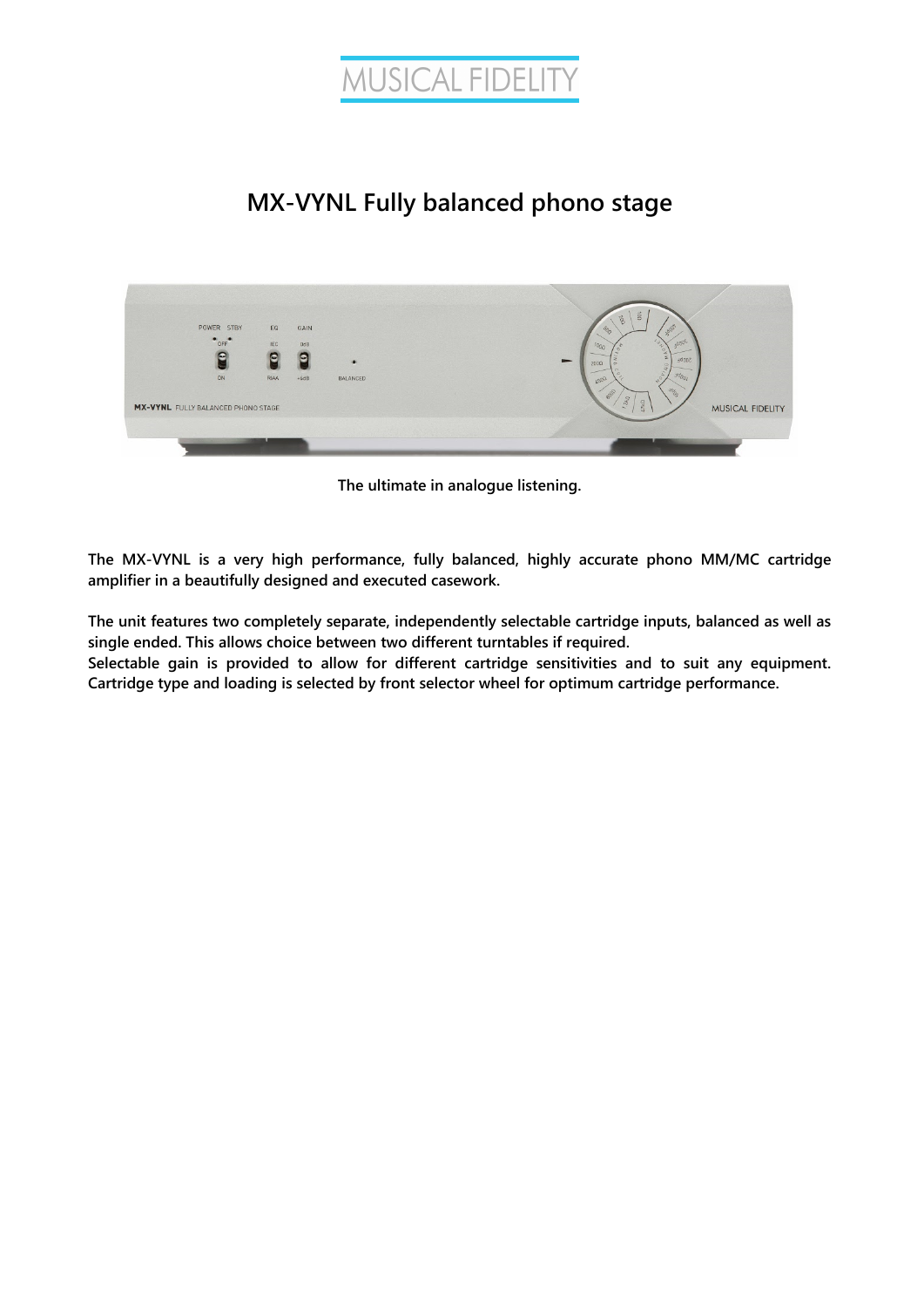

## **Safety instructions**



Warning of a hazard for the user, the unit or possible misuse.



Important notice.



AC outlet voltages vary from country to country. Before connecting to the mains, make sure that the voltage in your area meets the voltage requirements printed on the power supply.

The power supply is used to connect/disconnect the unit from the mains. Make sure that the power supply is easily accessible at all times. Never handle the device or the power supply while your hands are wet or damp. Avoid letting liquids enter the device or the power supply. Never place any item containing liquid, such as a flower vase on or near the device. Never spill any liquid on the device or the power supply. Never place any naked flame sources, such as lighted candles on or near the device. The product shall not be used in damp or wet locations, next to a bathtub, sink, swimming pool or any other similar conditions.



Never connect or disconnect power supply to or from the unit whilst the power supply is connected to the mains. Never use any other power supply than the one supplied with the unit.

Take care to connect the left and right channels correctly. The right channel is usually marked red, the left channel white.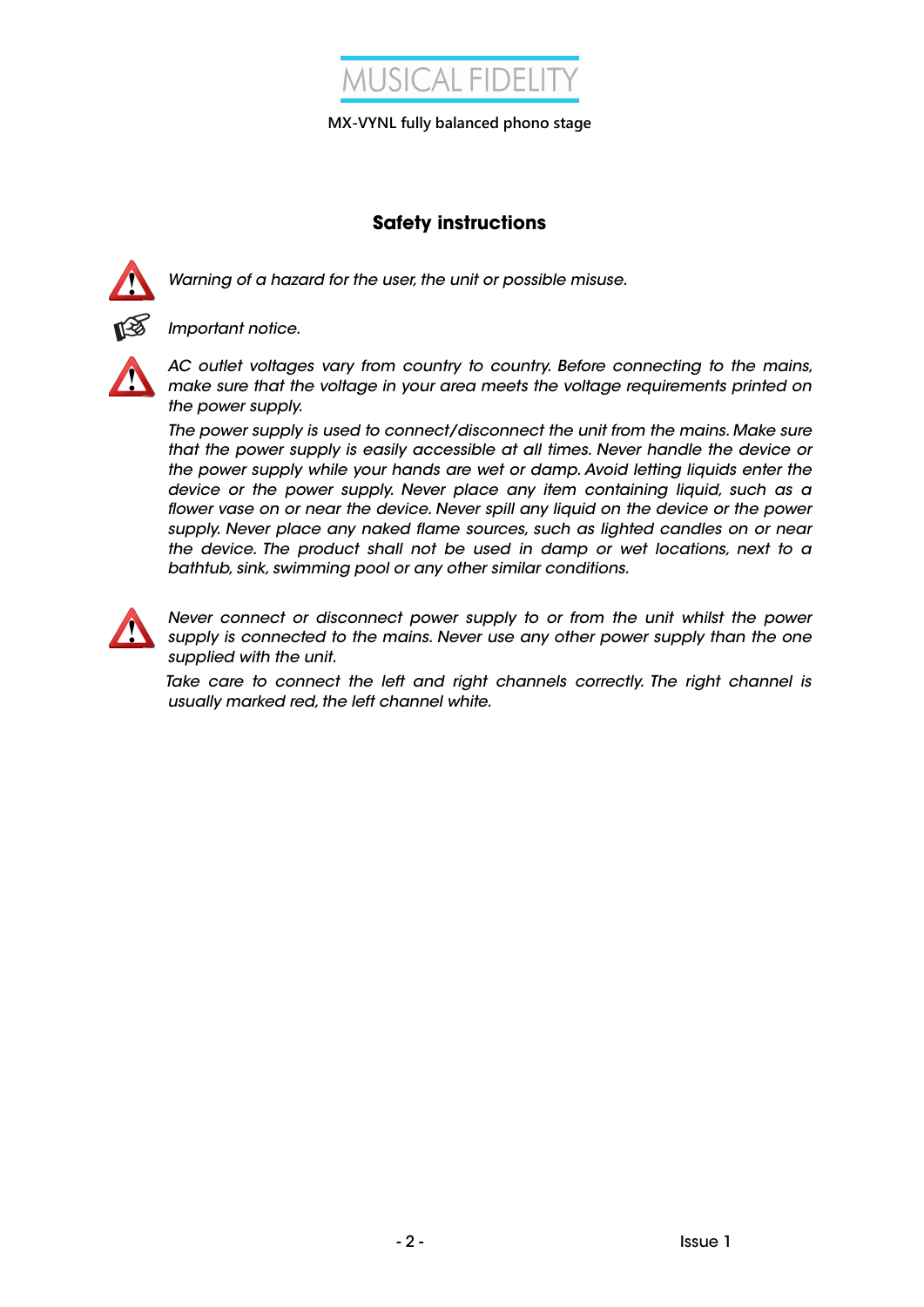

|                                                                                        | POWER EQ Gain<br>ON = $\overleftrightarrow{\sim}$ RIAA/IEC |                            | <b>Balanced</b><br><b>LED</b> | <b>FRONT VIEW</b> | Cartridge/Loading<br>selector                                         |                         |
|----------------------------------------------------------------------------------------|------------------------------------------------------------|----------------------------|-------------------------------|-------------------|-----------------------------------------------------------------------|-------------------------|
| POWER STBY<br>$^{\bullet}$ OFF<br>e<br>ON<br><b>MX-VYNL</b> FULLY BALANCED PHONO STAGE | EQ<br><b>IEC</b><br>e<br><b>RIAA</b>                       | GAIN<br>0dB<br>E<br>$+6dB$ | BALANCED                      |                   | agos<br>Jdggc<br>1000<br><b>SOOPE</b><br>$200\Omega$<br>40001<br>4000 | <b>MUSICAL FIDELITY</b> |
|                                                                                        |                                                            |                            |                               |                   |                                                                       |                         |
| <b>Balanced input</b>                                                                  | Grounding                                                  |                            |                               | <b>REAR VIEW</b>  | <b>XLR</b> outputs                                                    |                         |
| L+R mini XLR<br><b>BALANCED INPUT</b><br><b>BALANCED</b>                               | RCAINPUT 7777<br>R<br><b>RCA</b>                           | post                       |                               | RCA OUTPUT<br>R   | <b>RIGHT &amp; LEFT</b><br><b>BALANCED OUTPUT</b><br>$\mathsf R$      | 12V DC - 500mA          |
| <b>MX-VYNL</b> FULLY BALANCED PHONO STAGE                                              |                                                            |                            |                               |                   |                                                                       | <b>MUSICAL FIDELITY</b> |

## **XLR SOCKET PINOUTS**

| <b>XLR Balanced</b><br>input | Pin: | <b>Function:</b> |
|------------------------------|------|------------------|
| connections:                 | 1    | + Left in        |
|                              | 2    | - Left in        |
|                              | 3    | - Right in       |
|                              | 4    | + Right in       |
|                              | 5    | 0V common        |

| Pin: | <b>Function:</b> | <b>XLR Balanced output</b><br>connections: |                               | Pin:           | Function:                            |
|------|------------------|--------------------------------------------|-------------------------------|----------------|--------------------------------------|
|      | + Left in        | Female                                     | EIA Standard RS-297-A<br>Male |                | Ground (cable<br>shielding)          |
|      | - Left in        |                                            |                               | $\overline{2}$ | Normal polarity<br>("hot" or "+")    |
|      | - Right in       |                                            |                               | 3              | Inverted polarity<br>("cold" or "-") |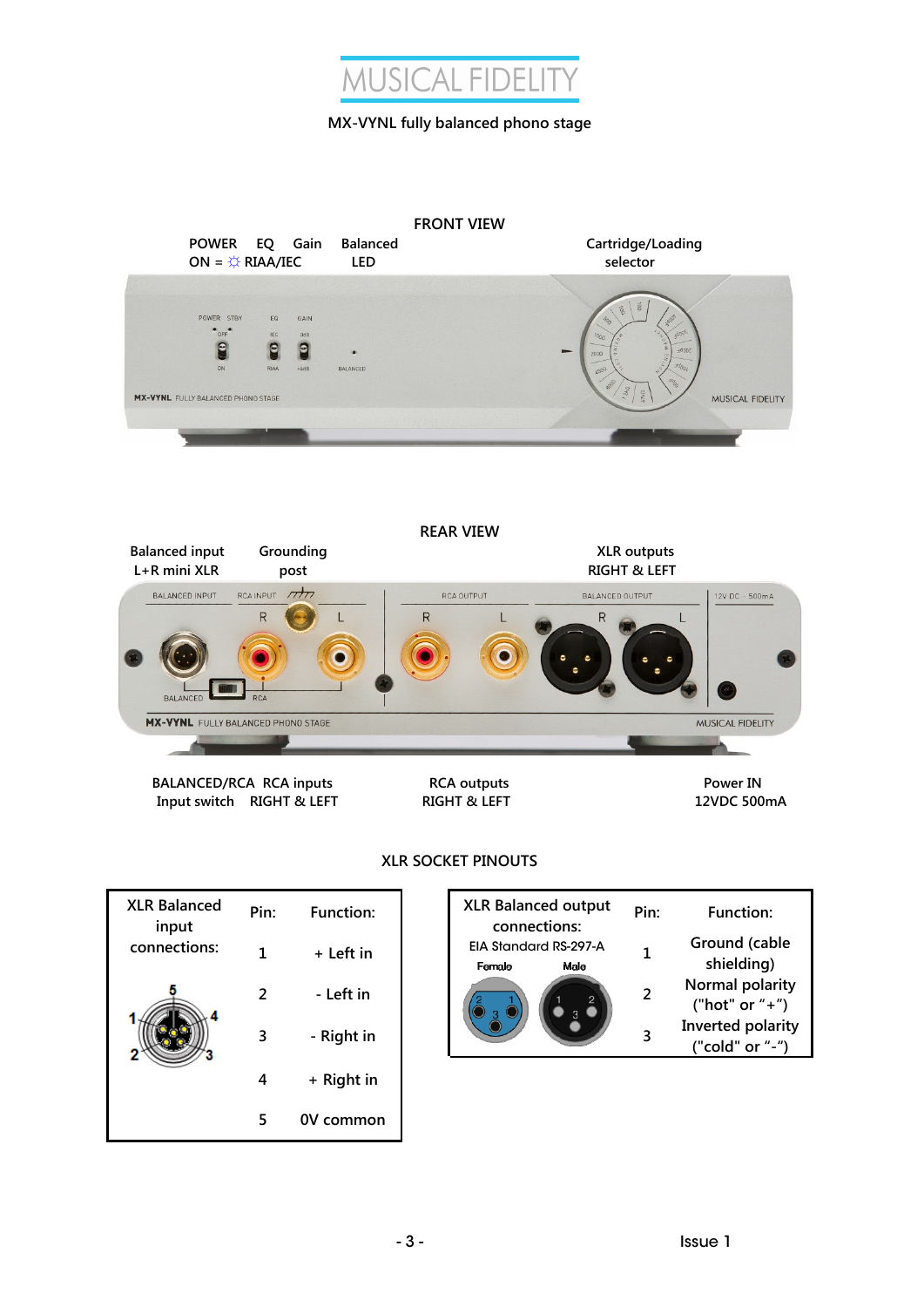

### **Balanced XLR and unbalanced RCA outputs**

A preamplifier can be connected to the output sockets. Use balanced inputs and outputs where available. The outputs (RCA or balanced) are designed to be connected to any suitable matching LINE LEVEL input on following pre/amplifier. Most line level inputs including those labelled for different purposes (e.g. "TAPE" or "TUNER") are normally suitable. Do NOT connect to any PHONO or MIC level inputs as this will result in over amplification, distortion, and possible damage to speakers/power amplifiers.

#### **Phono inputs**

Phono MM or MC cartridges can be connected to the XLR (balanced) or RCA (single ended) inputs.

 The XLR Balanced input is a "Mini XLR" 5 pin type which carries hot and cold signals for both left and right channels direct from the cartridge as well as an internal 0V for reference. If required, this 0V connection can be used, for example to connect tonearm/head shell assembly to aid screening. It must not be connected to any part of the motor circuitry. See P. 3 for wiring. Balanced input requires access to all 4 separate cartridge wires.

The RCA input uses standard RCA sockets, use good quality 100% screened cables, ground and signal connections at both ends for best results. Keep such cables as short as possible and away from mains, speaker cables and any other possible sources of interference.



**Do not attempt to adapt turntable RCA outputs into this device's BALANCED input as the outer shield of the cable and/or the turntable connections will pick up and send in surrounding noise causing degraded performance. Only use MX-VYNL balanced input with fully balanced turntable outputs. If the turntable only has RCA outputs, use MX-VYNL RCA inputs.** 

#### **Connecting to turntable**

 Make sure the MX-VYNL and subsequent amplification is switched OFF. Connect the required input of the MX-VYNL to output socket on your turntable and select the corresponding input using balanced/RCA input switch on back panel.

#### **Mains power connection**

Connect the low voltage plug from the power supply to the **Power** socket before connecting the power supply to the mains. Make sure unit's on/off switch is in the off position.

#### **Phono/turntable grounding post**

 $\pi\pi$ 

The gold grounding post should only be connected when excessive hum is experienced. Connect the turntable earthing lead to this post if hum is noticed. If hum worsens when the earth post is thus connected, then disconnect immediately and investigate the cause elsewhere.



**Some systems may have more than one direct earth point(s) already involved. This could cause hum problems that may only become apparent on connecting this product. Thus the unit may not be the root cause of hum detected in a system, even if it is the only device that appears to be making the hum apparent.** 

There is no harm done if no connection is made to this terminal, as it is not always needed anyway, for example, some turntables have their own earthing arrangement.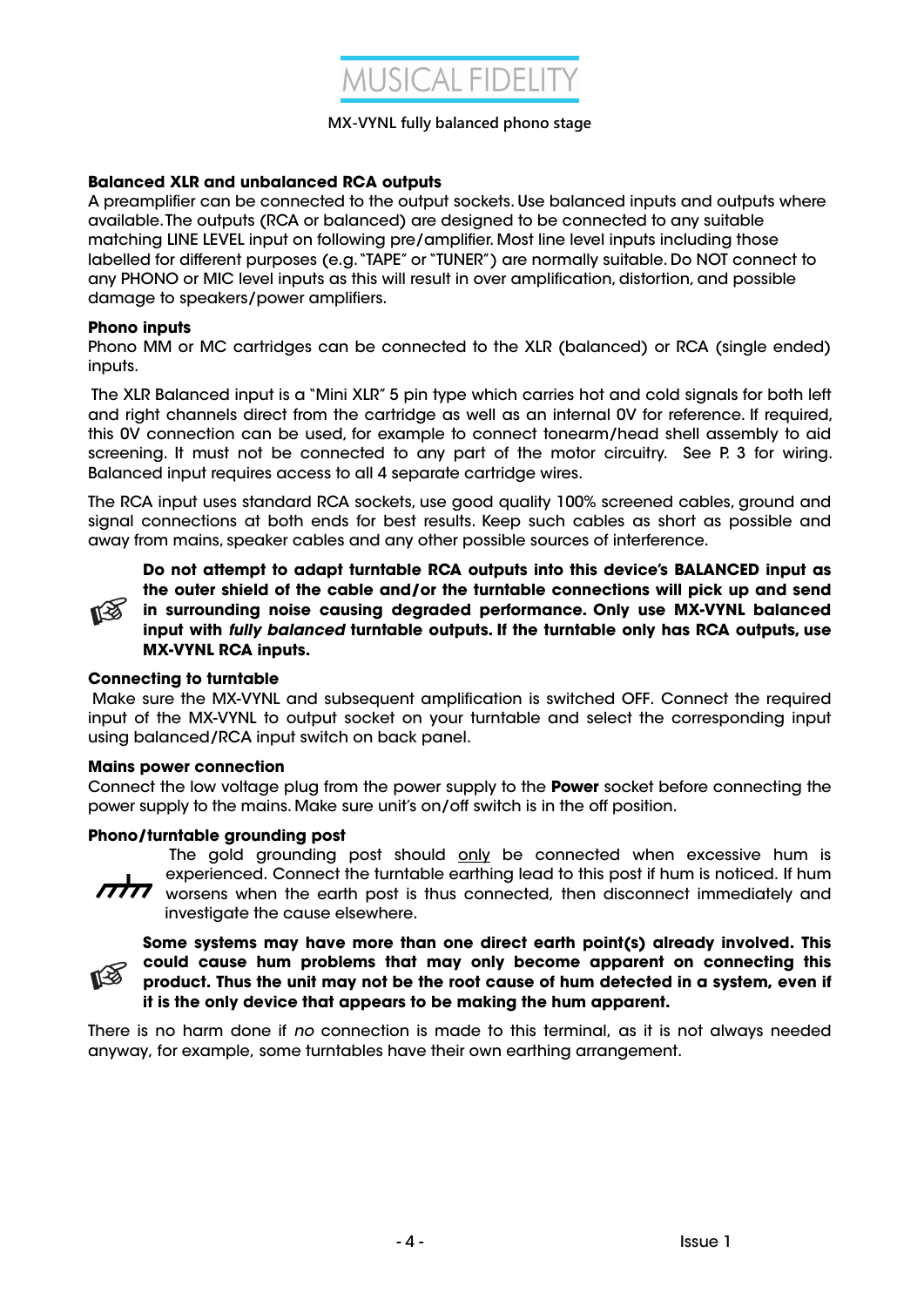

## **Front panel controls**



#### **To switch on from standby or to standby**

The toggle switch on the left side of the front panel turns the unit on or back into standby. The blue LED above the stand-by switch button shows that the unit is switched on.

#### **Cartridge/Loading selector wheel**

First select whether MC or MM cartridge is being used, then choose the loading closest to that recommended by the cartridge manufacturer. Move wheel so that required loading is closest to the black arrowhead indicator.



Some high output MC cartridges may be used on MM setting. See also gain selector switch below.

As this is a high gain device and at the beginning of the chain, very tiny changes can cause loud noises to be heard from the speakers. It is recommended to make all settings before turning the volume up and to switch the preamp on before subsequent connected devices and off after them. Changes may be made, with subsequent device volume at minimum, safely too. There are two blank "mute" positions on the wheel. These are a safety feature to prevent accidently going from lower gain MM directly to higher gain MC and possible speaker damage. They may be freely used as mute positions and no harm will result from using them so.

#### **EQ selector**

Use to select the low frequency roll-off and is set according to taste and/or recording. "IEC" gives a very low bass roll-off (at subsonic frequencies).

#### **Gain selector**

Use to select desired gain to match output to other sources in use in system.

|                 |                  | Sensitivity for 300mV nom. |  |
|-----------------|------------------|----------------------------|--|
| Switch setting  | мм               | МC                         |  |
| 0 <sub>dB</sub> | 5mV              | 0.8 <sub>m</sub>           |  |
| +6dB            | 2.5 <sub>m</sub> | 0.4 <sub>m</sub>           |  |

**Warranty** 

The manufacturer accepts no responsibility for damage caused by not adhering to these instructions for use. Modification or changes to any part of the product by unauthorized persons release the manufacturer from any liability over and above the lawful rights of the customer.



Should a problem be encountered which cannot be identified or resolved, please contact point of purchase/dealer for further advice. Only if the problem cannot be resolved there, the unit should be sent to the responsible distributor in your country. Warranty is valid in country of purchase and for original purchaser only and is not internationally nor personally transferable.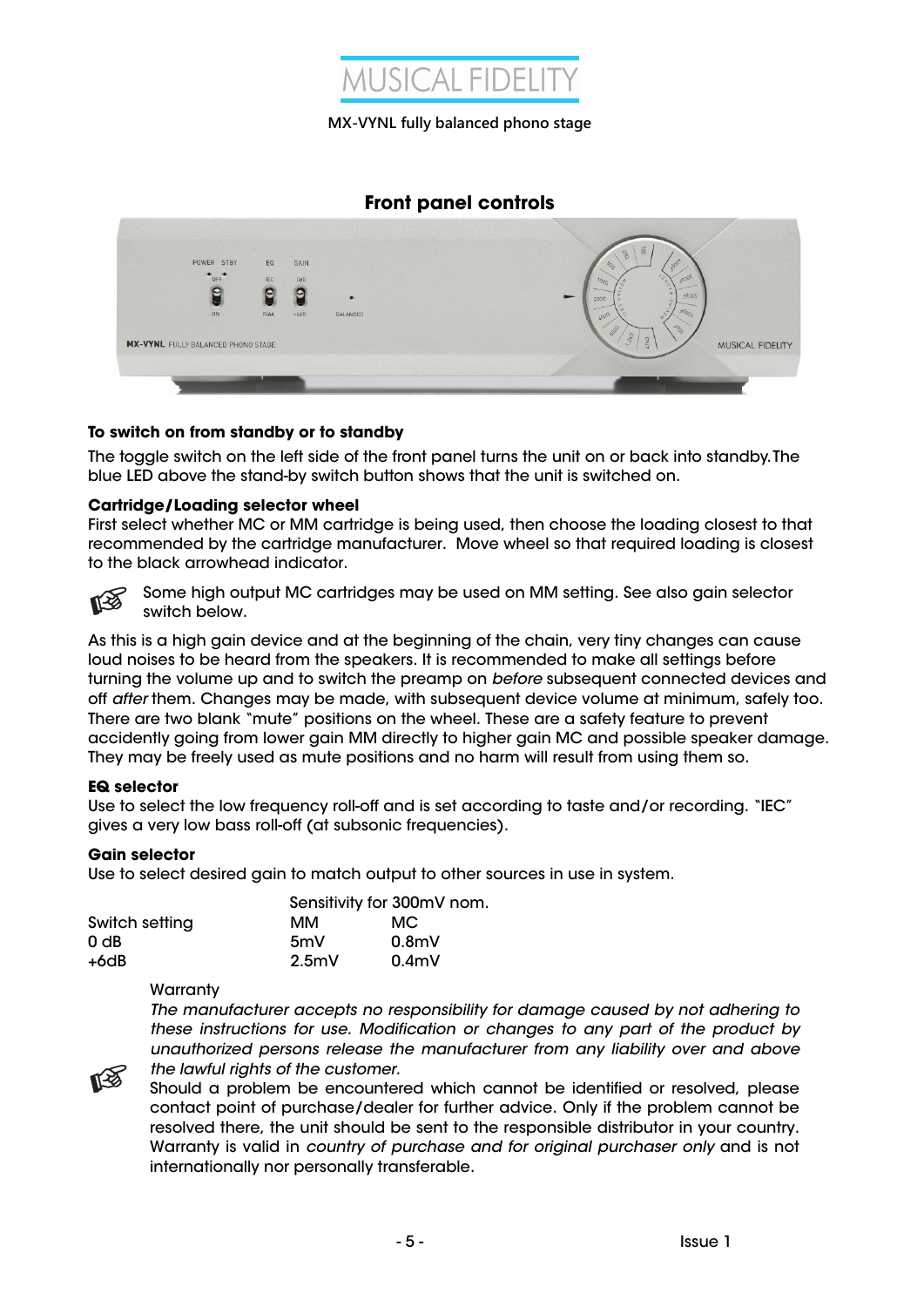

## **Technical specifications**

| Output                                                                         |                                                                                                                             |                                                              |  |
|--------------------------------------------------------------------------------|-----------------------------------------------------------------------------------------------------------------------------|--------------------------------------------------------------|--|
| Output voltage                                                                 | 4 Volts RMS single ended from RCA sockets<br>8 Volts RMS balanced from XLR sockets                                          |                                                              |  |
| Frequency response:                                                            | $RIAA \pm 0.1dB$<br>$IEC \pm 0.1dB$                                                                                         |                                                              |  |
| MM:                                                                            |                                                                                                                             |                                                              |  |
| Channel separation:<br>SNR A-wtd:<br>THD:<br>XLR input:                        | < -86dB<br>$<-101dB$<br>< 0.007%<br>5mV / 2.5mV selectable<br>70mV max (23dB headroom)                                      |                                                              |  |
| MC:                                                                            |                                                                                                                             |                                                              |  |
| Channel separation:<br>SNR A-wtd:<br>THD:<br>XLR input:                        | $< -83dB$<br>$<-98dB$<br>< 0.01%<br>0.8mV / 0.4mV selectable<br>12mV max (24dB headroom)                                    |                                                              |  |
| <b>Connections</b>                                                             |                                                                                                                             |                                                              |  |
| Power                                                                          | Power                                                                                                                       | 1.3mm pin DC power jack                                      |  |
| Inputs                                                                         | <b>Balanced</b><br><b>RCA</b>                                                                                               | Mini-XLR<br>1 pair RCA sockets                               |  |
| Outputs                                                                        | <b>Balanced</b><br><b>RCA</b>                                                                                               | XLR male sockets EIA Standard RS-297-A<br>1 pair RCA sockets |  |
| <b>Power requirement</b>                                                       |                                                                                                                             |                                                              |  |
| Outboard power supply:<br><b>Mains voltages</b><br>Consumption                 | 12V/500mADC<br>100-240VAC 50-60Hz universal worldwide supply<br>$<$ 0.25 Watts<br>standby<br><8 Watt maximum (Blue LED lit) |                                                              |  |
| Weight                                                                         |                                                                                                                             |                                                              |  |
| Unit only, unboxed<br>In shipping carton                                       | $1.9$ kg<br>2.4 kg                                                                                                          | $(4 \frac{1}{4}$ lbs)<br>$(5 \frac{1}{4}$ lbs)               |  |
| <b>Dimensions</b><br>Width<br>Height (including feet)<br>Depth (front to back) | 220 mm<br>53 mm<br>215 mm                                                                                                   | $(8\frac{2}{3})$<br>(2")<br>$(8\frac{1}{2})$                 |  |
| <b>Standard accessories</b><br>Mains adaptor & option plugs<br>Manual          |                                                                                                                             |                                                              |  |

**Musical Fidelity reserves the right to make improvements which may result in specification or feature changes without notice. E+OE.**